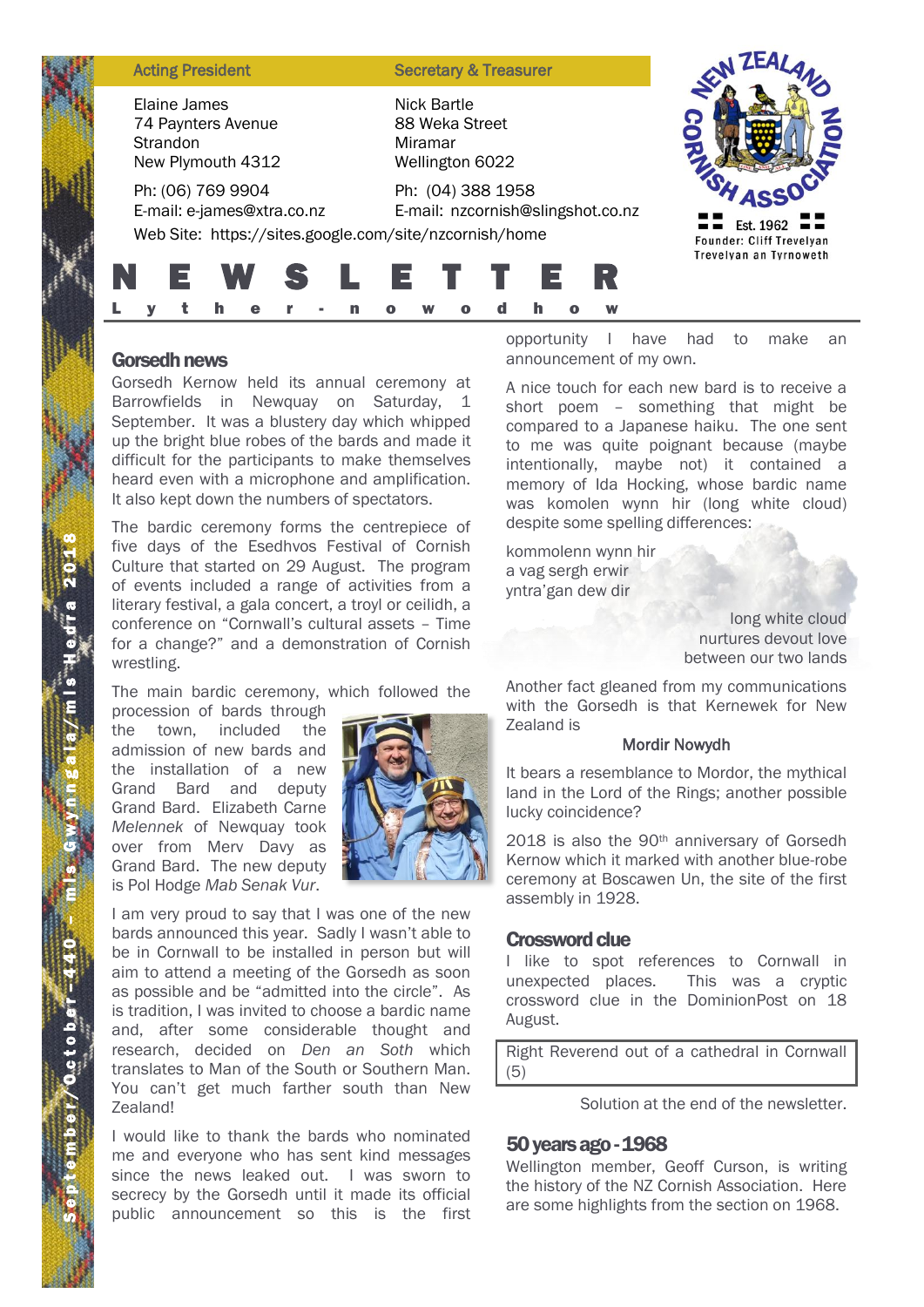In the first newsletter for 1968 Cliff Trevelyon reported from Eketahuna that Cornish granite was about to be used to build a new £4 million London Bridge. He also advised that Bude had won an award for best Cornish Holiday value. "No evidence of visitors being fleeced" Unfortunately fleecing does still exist in some parts. Quite severe fleecing. The fact that Trevone, Padstow was awarded tidiest village in Cornwall was mentioned in September 1968 edition.

Used postage stamps continued to pour in and were sent onto the UK in early 1968. Perhaps these were sold for charity and appeared in stamp shops for sale eventually. Stamp albums were once very popular.

Cornish food stuffs were much sought after in NZ and Cliff wrote to the Acting Minister of Customs concerning the possibility of the Association being granted a license to import Cornish products. This had previously been turned down but the minister said "he intends to examine the previous correspondence in relation to present circumstances and that he would write back to Cliff again shortly. Don't hold your breath!

A Children's book Derrick and Dora Visit St Ives – a modern adventure story to delight youngsters everywhere - was advertised in that same newsletter in early 1968.



The British Postmaster General repeatedly refused to grant a Cornish Postal Stamp. Mebyon Kernow (The Sons of Cornwall) were "fed up" about this and decided to issue one of their own. The first issue depicted a Celtic Cross and a mine engine-house. It was green and white in colour.

The Annual Tea at Auckland was a great success and described as a 'friendly informal meeting.' The Tea consisted of Cornish pasties, seedy cake, saffron cake, hog's puddings, sandwiches, clotted cream, splits with strawberry jam and golden syrup (thunder and lightning) and many other dishes.

This same newsletter reported from Christchurch with a similar spread being laid on at the hilltop home of Mr and Mrs Manhire with great views over the city. The highlight of the evening was a musical interlude by Miss Heather Mitchell, "an extremely talented young member who delighted the audience with songs which she accompanied on the accordion".

News from Cornwall was of a zoo being opened at Newquay and the first woman mayor of Penryn – after 700 years.

The following membership figures were given in the July 1968 newsletter:

2 N

Auckland 35, Christchurch 31, Nelson 34, Taranaki 60, Wellington 31, General membership 108 giving a total membership of 299.

Nevertheless, members were asked to consult their telephone directories for surnames commencing with Tre, Pol or Pen – provided they sounded like they could be Cornish – and, if so, whether they would be interested in joining.

Flights to the UK were said to be considerably cheaper if 15 members were agreeable to travel to and from the UK on the same dates. An update about group trips to Cornwall said that Air New Zealand had provided a suggested itinerary - Tour A leaving 26th April 1970 via Sydney, Hong Kong, Tokyo, New Delhi and Moscow to London arrive 3rd May. Return trip depart London 10th August via New York, Los Angeles, and Honolulu and Auckland arrive 14th August. Tour B would leave Wellington 26th April via Sydney, Hong Kong, Bangkok and Rome to London arriving 4th May. Return trip as per tour A.

Viewers of WNTV - 1 Wellington TV Channel watched Daphne Du Maurier films Rebecca and Frenchman's Creek at this time. At the same time in Cornwall a tree preservation order was imposed by Cornwall County Council to protect further trees being destroyed on the banks of the Helford River Inlet of Frenchman's Creek.

In September 1968 it was reported that Mr Len Barkla the National President of the Association had died at Wellington Hospital. He was greatly respected and missed.

Meanwhile in Cornwall…

On June 14, 1968, Sir Robin Knox-Johnson set



out from Falmouth in his yacht, Suhaili, at the start of the Sunday Times Golden Globe Race in an attempt to become the first man to complete a solo nonstop circumnavigation.

Although packed to the

gunnels with provisions for his journey, last minute essentials were picked up from the UK's oldest and longest-trading chandlery, Bosun's Locker in Falmouth - which is still in business to this day - before heading out on his 30,000-mile voyage.

Sir Robin said: "Falmouth is one of the last stops as far west as you can get. By starting the race there, I was able to avoid heavier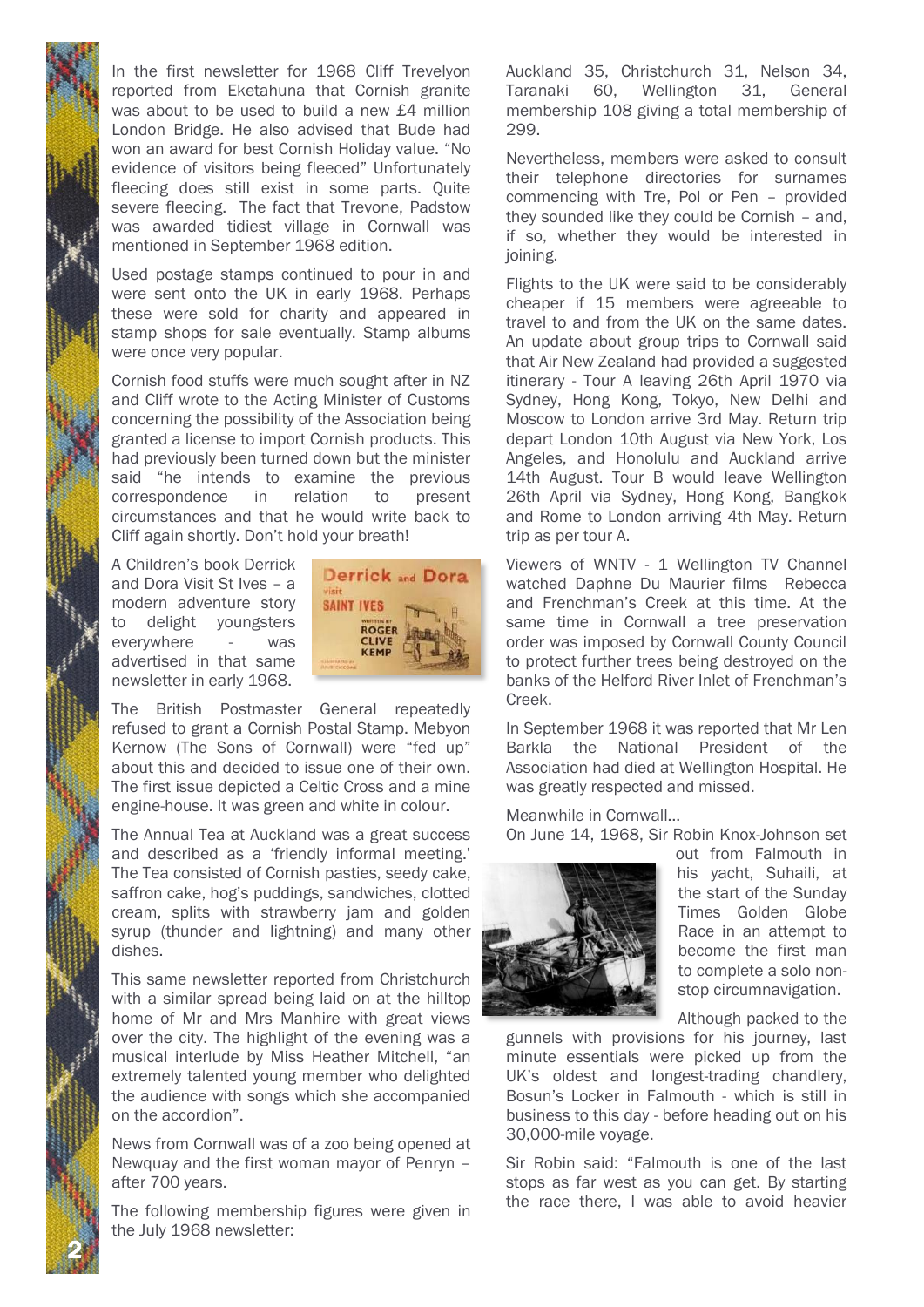

traffic up the channel, giving me the best start for the race."

His epic voyage took 312 days, with little human contact or communication with the outside world. His only contact, his radio, malfunctioned within two months of the voyage and it wasn't until he was off the shores of New Zealand that he found out he was in the lead and that only four of the nine participants were still in the race.

His next contact with the outside world was just off the Azores, where he managed to get a message to Falmouth to say that he would be arriving within the next two weeks. On April 22, 1969, Sir Robin entered Falmouth Harbour as the sole finisher, leaving behind him a trail of broken boats and spirits.

Falmouth's natural harbour is one of the deepest in the world and has seen many famous names in sailing set sail from its shores, including pioneer Charles Darwin, and Dame Ellen MacArthur who broke the world solo circumnavigation record in 2005 with a time of 71 days 14 hours – less than a quarter of the time it took Knox-Johnson.

In August this year Knox-Johnson and Suhaili returned to Falmouth to lead the flotilla of boats as they circled the harbour before starting the 2018 Golden Globe Race.

## From the past – into the future

Cornwall began its involvement in the space industry in 1969 when the facility at Goonhilly Downs channelled TV pictures to millions of people across the world as Apollo 11 landed on the moon and Neil Armstrong became the first man to set foot on the surface. No-one at that time would have imagined that there would be a growing space industry in the area within 50 years.

**Newquay** airport has several things in its favour.



It has a very large runway (thanks to its military origins), a growing airport with national and international connections and easy access to uncongested airspace over the Atlantic. The lifestyle in Cornwall adds the icing on the cake when it comes to recruiting the staff to drive the technology.

Spaceport Cornwall has recently announced a partnership with Richard Branson's Virgin Orbital to be the launch site for the deployment of 'constellations' of micro-satellites in space. Horizontal take-off is hoped to be much more economical than vertical rocket blast-off. At the announcement of the Spaceport deal, Geoff Brown, Cornwall Council cabinet member for transport, quoted the statistic that the UK manufactures 44% of the world's small satellites and will benefit from having its own launch capability.

There will be valuable down-stream benefits such as building a clean hangar for loading the satellites onto the launchers. An aviation academy to train the pilots and crew is planned as part of the expansion to Newquay's Aerohub Business Park.

Goonhilly retains its important role in communications and has been awarded a £8.4 million contract to provide the UK's first deep-space communications station.

Forming another part of the growing space cluster is Flann Microwaves based in Bodmin. It has clients around the world including NASA's jet propulsion laboratory in Pasadena, California for its specialised products – highly engineered bespoke metal tubes that guide microwaves transporting high frequency radio waves over huge distances. "Like plumbing for radio waves".

A group of companies has formed Cornwall UK Space group to co-ordinate developments and promote the region's increasing breadth and depth of expertise. They include Spaceport, Goonhilly, Flann and software companies Bluefruit (based in Redruth) and Packet Ship (at Pool).

James Watts is CEO of Flann Microwaves (a name that sounds at home in developing technology in Cornwall – think steam engines) suggests that Cornwall can "stop using pictures of old wheal engines and disused mines to promote Cornwall's engineering skills and the future. It was 250 years ago. We've moved on a bit from that."

### The Mining Games

To show that mining in Cornwall is still alive, well and up to international standards, Camborne School of Mines (CSM) hosted the 40th International Mining Games for three days over Easter weekend this year. 39 teams from mining schools all over the world came to Cornwall to tackle seven incredibly demanding challenges derived from traditional mining techniques. Each one designed to test the strength and skill of the competitors.

The seven events covered mucking (filling a cart with gravel and pushing it up and down a track); handsteel (hammering a steel rod into concrete); Swede saw (sawing a 6×6 block of timber); trackstand (constructing and deconstructing a rail track); Jack leg (drilling a